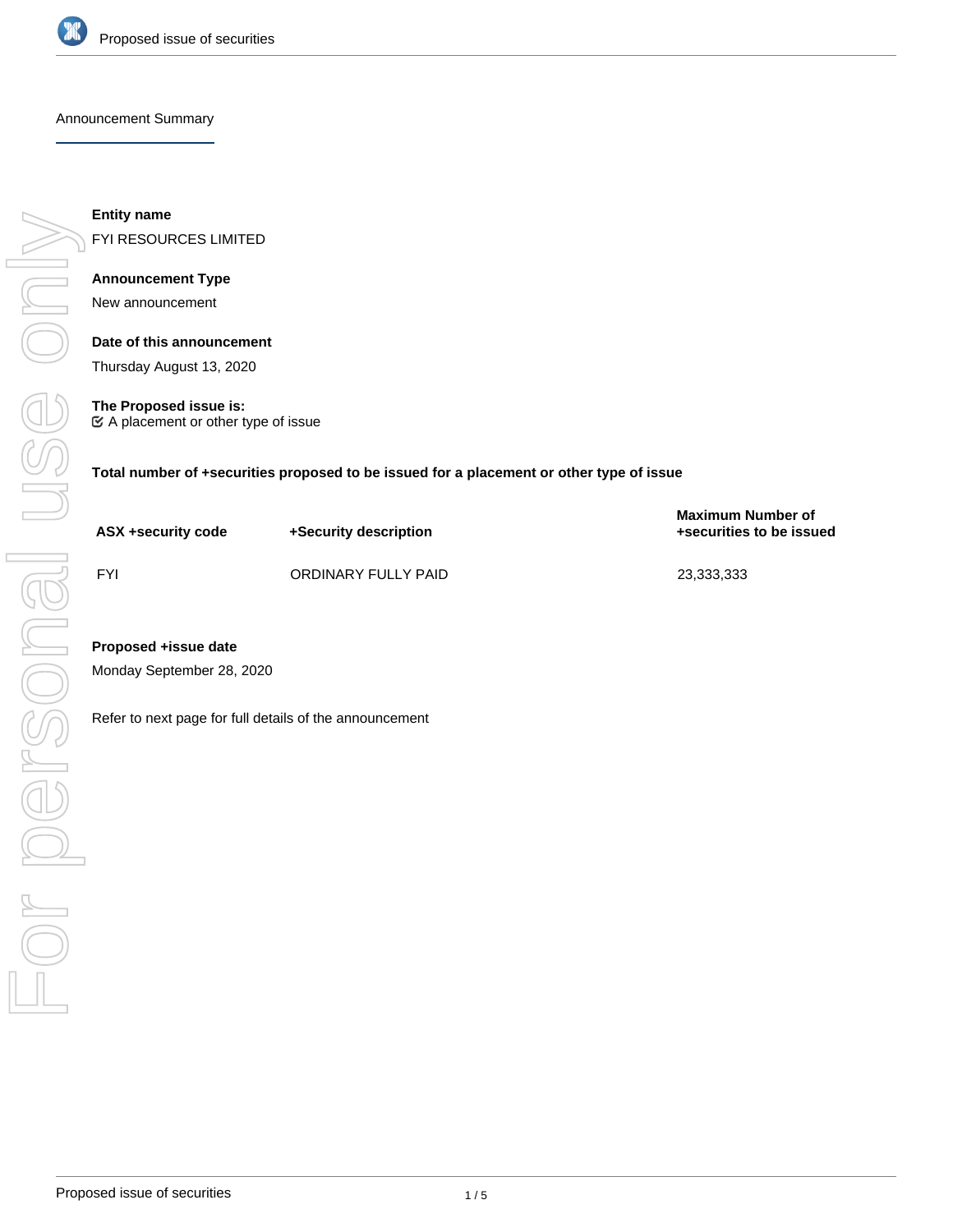

## Part 1 - Entity and announcement details

# **1.1 Name of +Entity**

# FYI RESOURCES LIMITED

We (the entity named above) give ASX the following information about a proposed issue of +securities and, if ASX agrees to +quote any of the +securities (including any rights) on a +deferred settlement basis, we agree to the matters set out in Appendix 3B of the ASX Listing Rules.

**1.2 Registered Number Type**

ABN

**Registration Number**

85061289218

**1.3 ASX issuer code**

FYI

**1.4 The announcement is** New announcement

# **1.5 Date of this announcement**

Thursday August 13, 2020

## **1.6 The Proposed issue is:**

 $\mathfrak{C}$  A placement or other type of issue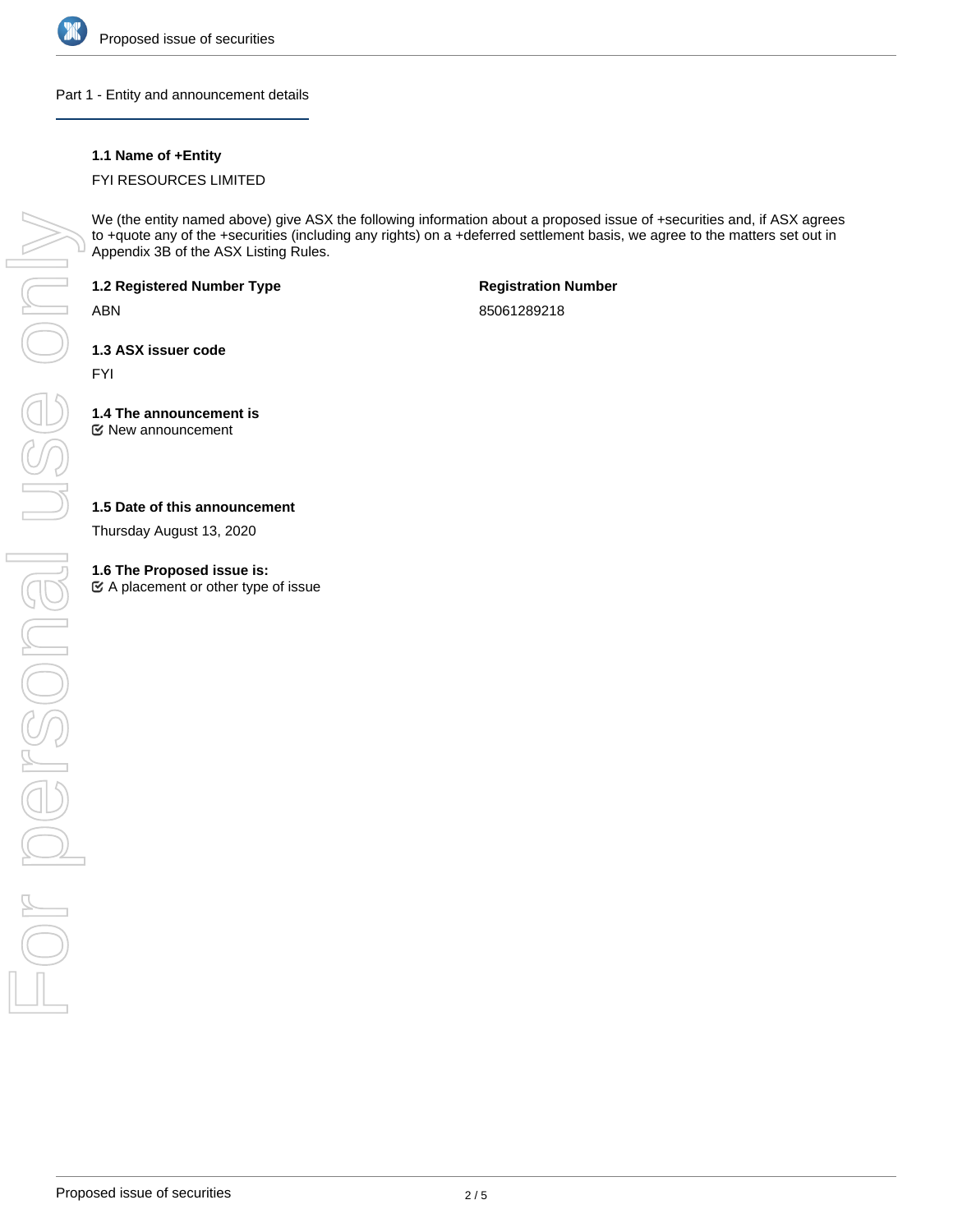

Part 7 - Details of proposed placement or other issue

Part 7A - Conditions

- **+Security holder approval**
- $\bullet$ **Court approval**
- $\bullet$ **Lodgement of court order with +ASIC**
- $\bullet$ **ACCC approval**
- $\bullet$ **FIRB approval**
- **Another approval/condition external to the entity**

| +Security holder approval<br><b>Court approval</b><br>Lodgement of court order with +ASIC<br><b>ACCC approval</b><br><b>FIRB approval</b><br>Another approval/condition external to the entity<br>٠                                                      |                        |                                                                                                                 | 7A.1 - Are any of the following approvals required for the placement or other type of issue? |                         |
|----------------------------------------------------------------------------------------------------------------------------------------------------------------------------------------------------------------------------------------------------------|------------------------|-----------------------------------------------------------------------------------------------------------------|----------------------------------------------------------------------------------------------|-------------------------|
| $\mathfrak{C}$ Yes                                                                                                                                                                                                                                       |                        |                                                                                                                 |                                                                                              |                         |
| 7A.1a Conditions                                                                                                                                                                                                                                         |                        |                                                                                                                 |                                                                                              |                         |
| <b>Approval/Condition</b>                                                                                                                                                                                                                                | Date for determination |                                                                                                                 | Is the date estimated or                                                                     | ** Approval             |
| +Security holder approval<br>2020                                                                                                                                                                                                                        |                        | Wednesday September 23,                                                                                         | actual?<br><b></b> ∉ Estimated                                                               | received/condition met? |
| <b>Comments</b>                                                                                                                                                                                                                                          |                        |                                                                                                                 |                                                                                              |                         |
|                                                                                                                                                                                                                                                          |                        |                                                                                                                 |                                                                                              |                         |
|                                                                                                                                                                                                                                                          |                        |                                                                                                                 |                                                                                              |                         |
|                                                                                                                                                                                                                                                          |                        |                                                                                                                 |                                                                                              |                         |
| Rart 7B - Issue details                                                                                                                                                                                                                                  |                        |                                                                                                                 |                                                                                              |                         |
| Is the proposed security a 'New<br>class' (+securities in a class that is<br>not yet quoted or recorded by ASX)<br>or an 'Existing class' (additional<br>securities in a class that is already<br>quoted or recorded by ASX)?<br><b>■ Existing class</b> |                        | Will the proposed issue of this<br>+security include an offer of<br>attaching +securities?<br>$\mathfrak{C}$ No |                                                                                              |                         |
| Details of +securities proposed to be issued                                                                                                                                                                                                             |                        |                                                                                                                 |                                                                                              |                         |
| ASX +security code and description                                                                                                                                                                                                                       |                        |                                                                                                                 |                                                                                              |                         |
| FYI: ORDINARY FULLY PAID                                                                                                                                                                                                                                 |                        |                                                                                                                 |                                                                                              |                         |
| Number of +securities proposed to be issued                                                                                                                                                                                                              |                        |                                                                                                                 |                                                                                              |                         |

# **Comments**

## **ASX +security code and description**

## **Number of +securities proposed to be issued**

23,333,333

#### **Offer price details**

**Are the +securities proposed to be issued being issued for a cash consideration?** Yes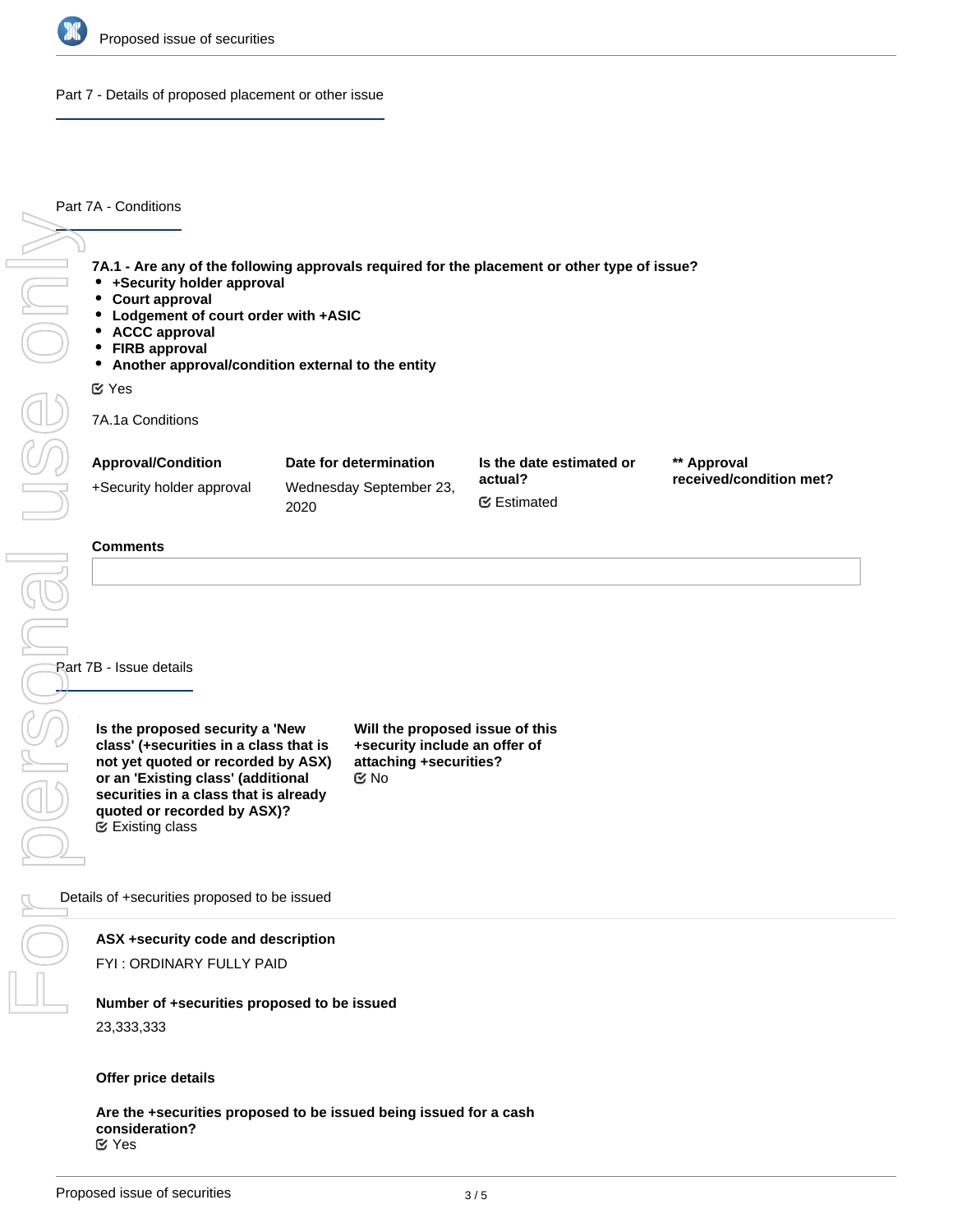

| In what currency is the cash |
|------------------------------|
| consideration being paid?    |

AUD - Australian Dollar

**What is the issue price per +security?** AUD 0.06000

**Will these +securities rank equally in all respects from their issue date with the existing issued +securities in that class?** Yes

**7C.1 Proposed +issue date** Monday September 28, 2020

Part 7D - Listing Rule requirements

**7D.1 Has the entity obtained, or is it obtaining, +security holder approval for the entire issue under listing rule 7.1?** Yes

**7D.1a Date of meeting or proposed meeting to approve the issue under listing rule 7.1**

Wednesday September 23, 2020

**7D.2 Is a party referred to in listing rule 10.11 participating in the proposed issue?** No

**7D.3 Will any of the +securities to be issued be +restricted securities for the purposes of the listing rules?** No

**7D.4 Will any of the +securities to be issued be subject to +voluntary escrow?** No

 $\Box$  Part 7E - Fees and expenses

**7E.1 Will there be a lead manager or broker to the proposed issue?** Yes

**7E.1a Who is the lead manager/broker?**

Foster Stockbroking